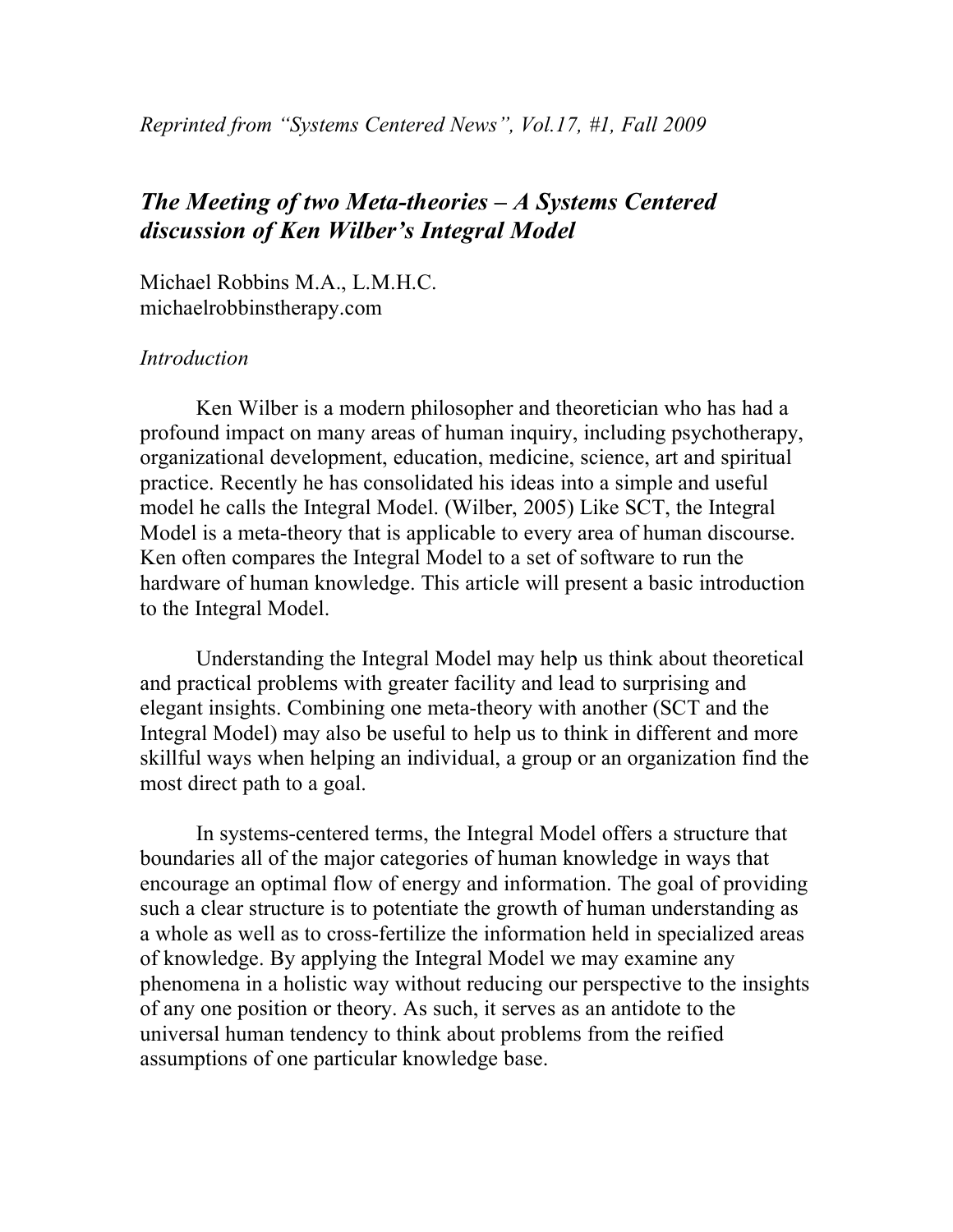### *Quadrants*

Wilber began developing his theory from the position that everyone has a piece of the truth. No perspective, theory or philosophy is "wrong". From his perspective, the important thing is to map the underlying assumptions and trace the data stream that is informing a particular conclusion. The search for "truth" is a relative endeavor that yields greater results as we are able to integrate more complete streams of information. Thus the blind man who, after feeling an elephants trunk, describes an elephant as a sinuous creature like a snake with two blow holes at its extremity, is absolutely correct within the limitations of the information that is available to him.

As we ascend the ladder of human knowledge to greater heights, our inquiry into phenomena begins to group itself into categories. By practicing the perspective of the observer with greater degrees of subtlety, we learn to avoid the reductionism of our unexamined assumptions. By examining each of the major historical fields of inquiry and integrating the information that is available in each field, we can create a more complete picture of the most up to date, human understanding of any problem.

Wilber begins by observing that the history of philosophy is divided into the fields of Aesthetics, Ethics and Science. Another way of talking about this is the inquiry into the Beautiful, the True, and the Good. Aesthetics has to do with deepening our understanding of our subjective responses to outer and inner events. Ethics has to do with developing the most skillful approach to relationships between people. Science has to do with the objective measurement of phenomena.

Out of these basic observations, Wilber developed his first structure. He calls this the Quadrants. This translates into the subjective, the intersubjective, the objective and the inter-objective dimensions of phenomena. To make this easier to understand, Wilber uses the perspective of four pronouns: I, We, It, and Its. We may notice here that Wilber has taken the quadrant of science, objective truth, and split it in two. The reason for this is to discriminate between the study of objects in themselves' and the interrelationships of systems of objects.

Let us go a little deeper into this idea of the four quadrants as they exist in human beings.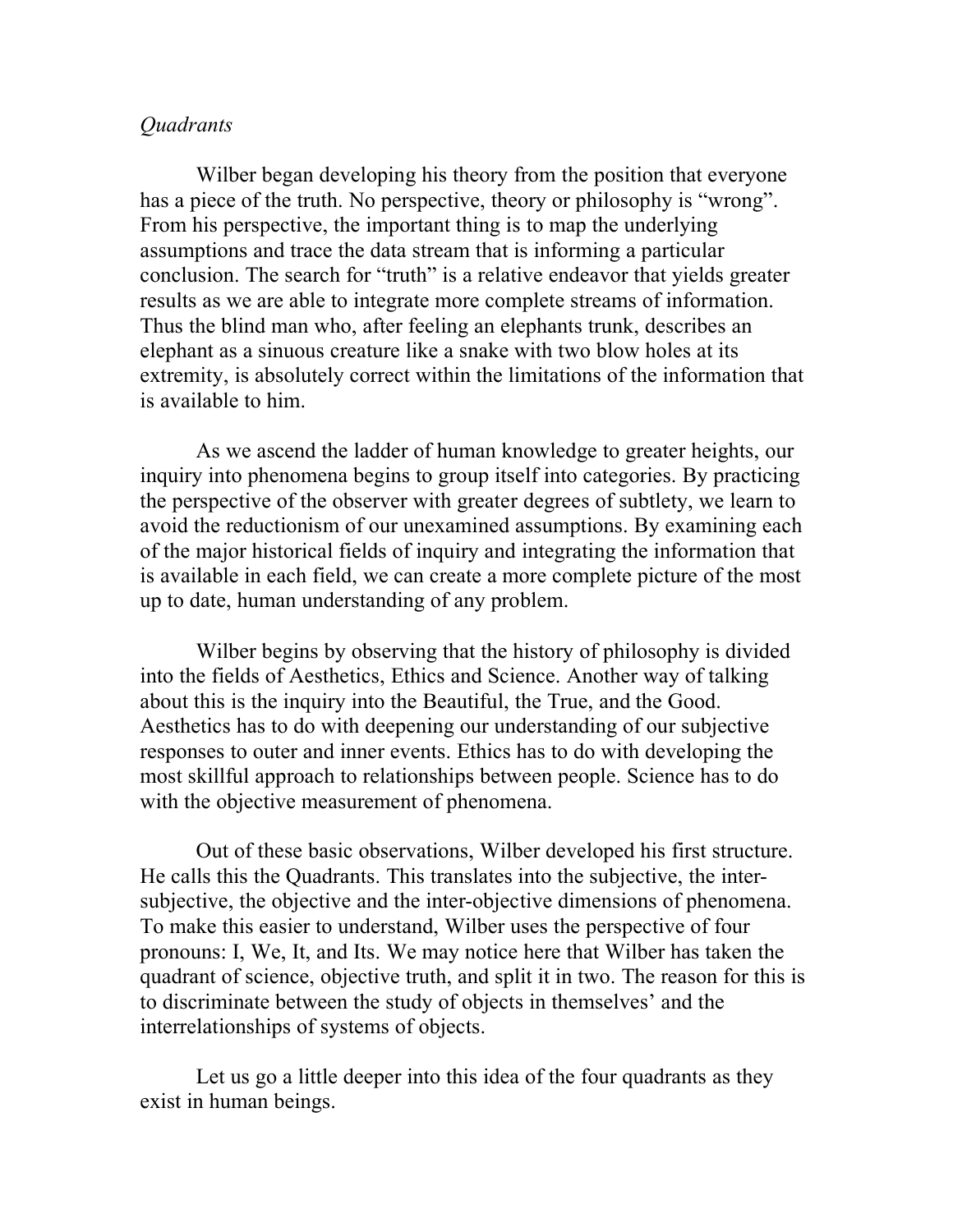The first quadrant of subjectivity is focused on the study of our psychological self and the phenomena of consciousness itself. This is the world of our inner intentions and deep interiority. This world has objective scientific correlates in the study of our neurobiology, however it can never be reduced to chemistry. In other words simply replicating the neurobiological state of the Dalai Lama will not give you the philosophical depth and compassion of the Dalai Lama.

The second quadrant of inter-subjectivity, refers to the study of culture and world view. The culture and world view of a particular society is composed of the collective experience of many people. The culture and world view of a particular society is ruled by certain fundamental assumptions and norms that form the atmosphere of that society. For example the fundamental assumptions of a shamanistic culture are profoundly different than the assumptions of a rational-scientific culture. A shaman's perspective on illness will be radically different than a M.D.'s. The world view, or cultural lens through which we view "reality", has tremendous implications both on what we are actually able to see and the choices that we make in terms of how we interact with our environment.

The third quadrant of objectivity refers to the scientific study of our biology and the various organic states of wellness and disease, etc. This quadrant has been deeply celebrated by modern science. In some scientific circles there is a temptation to reduce the truths of both the subjective and the inter-subjective quadrants to the truths of science. This type of reductionism is an error which is extremely important to avoid. (Reductionism is the tendency to reduce differences in theories and ideas to a single unifying principle.) Although it is very clear that all subjective states have objective correlates, they are clearly describing different dimensions of the same phenomena and one is not equivalent to the other. For example, observing the chemical correlates for depression in someone's brain will tell you nothing about the life experience of that person.

The fourth quadrant, of inter-objectivity refers to the objective study of the social and behavioral systems that support a culture. For example the inter-objective systems of an agrarian society are extremely different than the inter-objective systems of an industrial society or an informational society. These quantum leaps in the way that human beings organize themselves and survive collectively have tremendous ramifications on all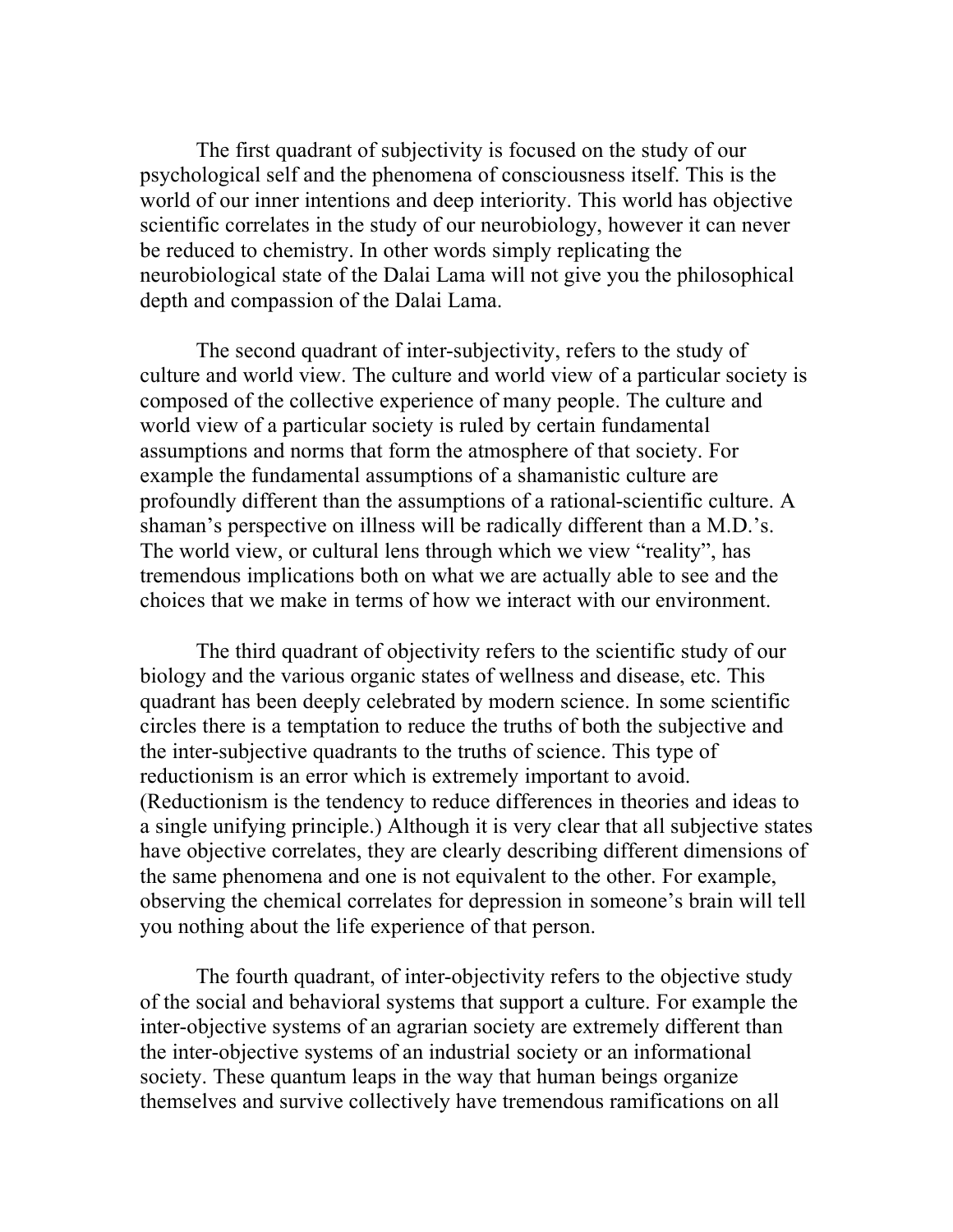dimensions of our experience. One need only imagine what our world would be like without electricity or telephones or a democratic government to understand the powerful ramifications of the inter-objective quadrant on humanity.

Applying this structure, we learn to observe every phenomena from its' subjectivity, the pronoun "I", its inter-subjectivity, the pronoun "We", its objective dimension as a separate thing in itself (It), and its interobjective dimension as a thing that lives in the context of other things (Its). Let us very briefly look at two phenomena in human beings to make this more real.

 The first phenomena is cancer. A major illness such as cancer is at once a subjective experience, an inter-subjective experience that is interpreted through he world view of a particular culture, an objective experience that exists inside of an individual human system, and an interobjective experience that exists in the context of many social systems (medical hospitals, social services, information technologies, toxic industrial waste dumps, public policy debate, etc.). Each of these perspectives holds a facet of the "truth" of the phenomena we call "cancer". No one of these perspectives holds the "whole truth". Indeed, inside of each quadrant we will experience the same phenomena in a radically different way. By looking at each of these dimensions without reductionism, we gain a rounder, more complete understanding.

Another example is the experience of anxiety. Again, it is easy, though perhaps not immediately apparent, that anxiety is a subjective experience, an inter-subjective experience influenced by someone's world view and cultural norms, an objective neurobiological state, and an interobjective phenomena that is affected by the social systems that support our lives. If we reduce anxiety to any one of these dimensions we will have a limited view of it as a phenomena.

Because anxiety is one of the phenomena that SCT is extremely interested in treating, let us look a little deeper into how anxiety shows up in each of the four quadrants. Looking at anxiety in this way can help us to discover a blind spot in the way that SCT treats anxiety.

Thinking about anxiety as it appears in each of these quadrants helps us to intervene appropriately. SCT recognizes this when it encourages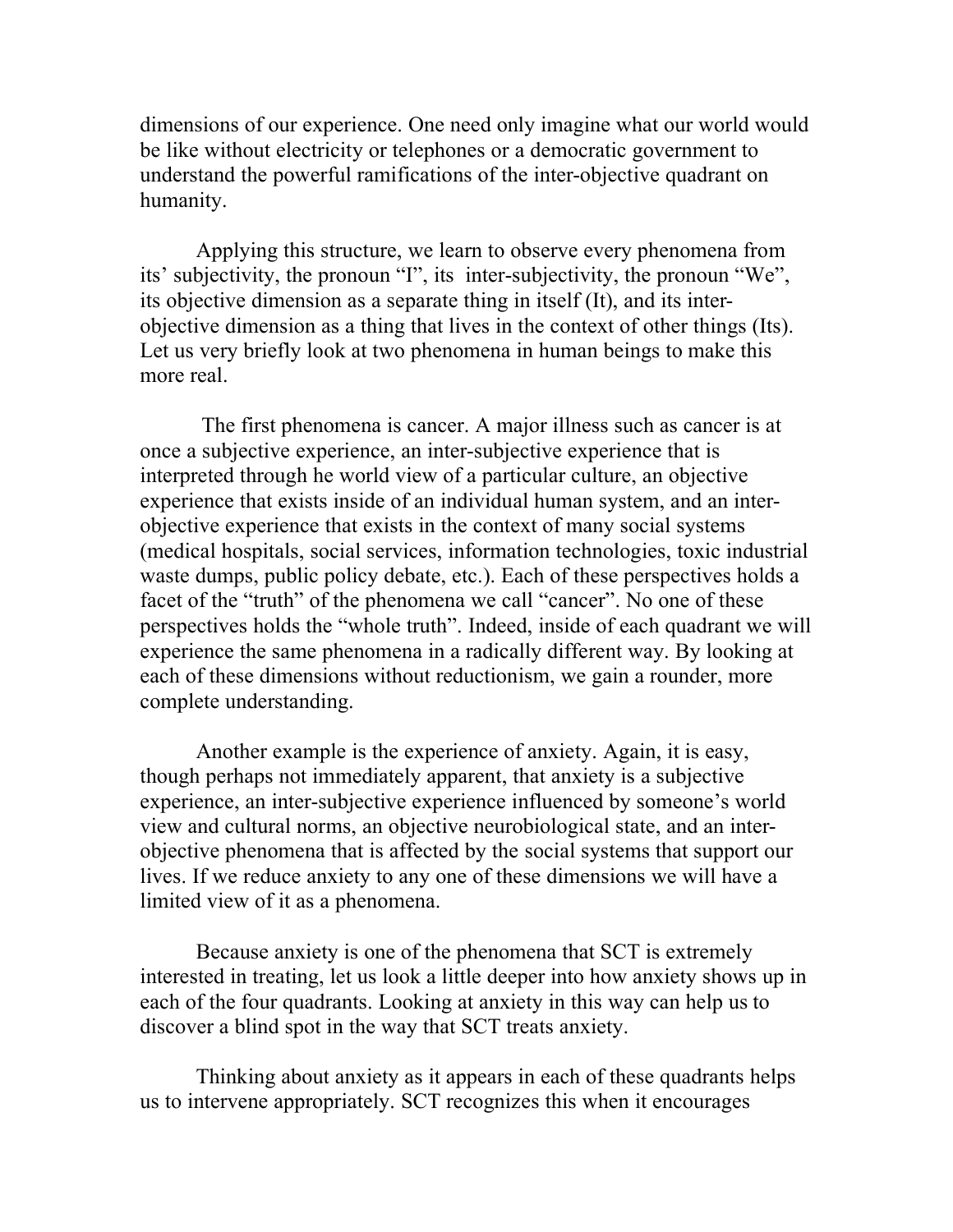someone to undo the cognitive distortions that may be the source of anxiety (subjective), to undo a mind read that may be causing anxiety (intersubjective), or to undo the anxious tension (biological –objective quadrant) that may be covering over a deeper emotional experience, and to reality test the resources of our social systems (inter-objective). SCT might extend its understanding of anxiety in the objective quadrant by discriminating between anxiety that has a primarily neurological origin, as in the case of panic disorder, which cannot be easily modified by non-medical, cognitive, or behavioral interventions, and other forms of anxiety. Because our attention is so trained on what we already know about anxiety, and because we are so often effective in treating anxiety with the tools that we have, we can miss this critical discrimination.

In a panic disorder, current scientific research indicates that the biological underpinnings of this experience are an unpredictable firing of the amygdala which then creates a whole cascade of neurobiological events. (Gorman, Kent, Sullivan & Coplan, 2000) This firing can often be traced to some traumatic event, but once it begins, it can continue without apparent external environmental triggers. It can also be caused by exhaustion, hormonal imbalances, malnutrition and other purely biological factors. (Ross, 2002) This experience is not so easily modified by undoing one's negative predictions, relaxing one's tension, or sitting at the edge of the unknown with curiousity and apprehension. Although these practices can certainly help someone to master the experience of panic, medication, supplements, herbs, acupuncture and other biological interventions to balance and strengthen the nervous system may be critical in helping a patient to regain a sense of emotional well being. The common error that we have made is that when all that we have is a hammer, every problem can begin to look like a nail. This is of course equally true when a medical doctor tries to find a biological solution to anxiety which has a primarily psychological or behavioral in origin.

One last thing about the quadrants before we move on. From a Systems Centered perspective, the location of the boundaries that separate one thing from another is to some degree arbitrary. This is a crucial understanding in SCT which is also resonant with Wilber's model. "Everything exists in the context of the system of above it and is the context for the system below it." (Agazarian) Where we draw a boundary around a phenomena is determined by the goal of our inquiry and which level of the hierarchy of systems we are focusing our intervention.. Both SCT and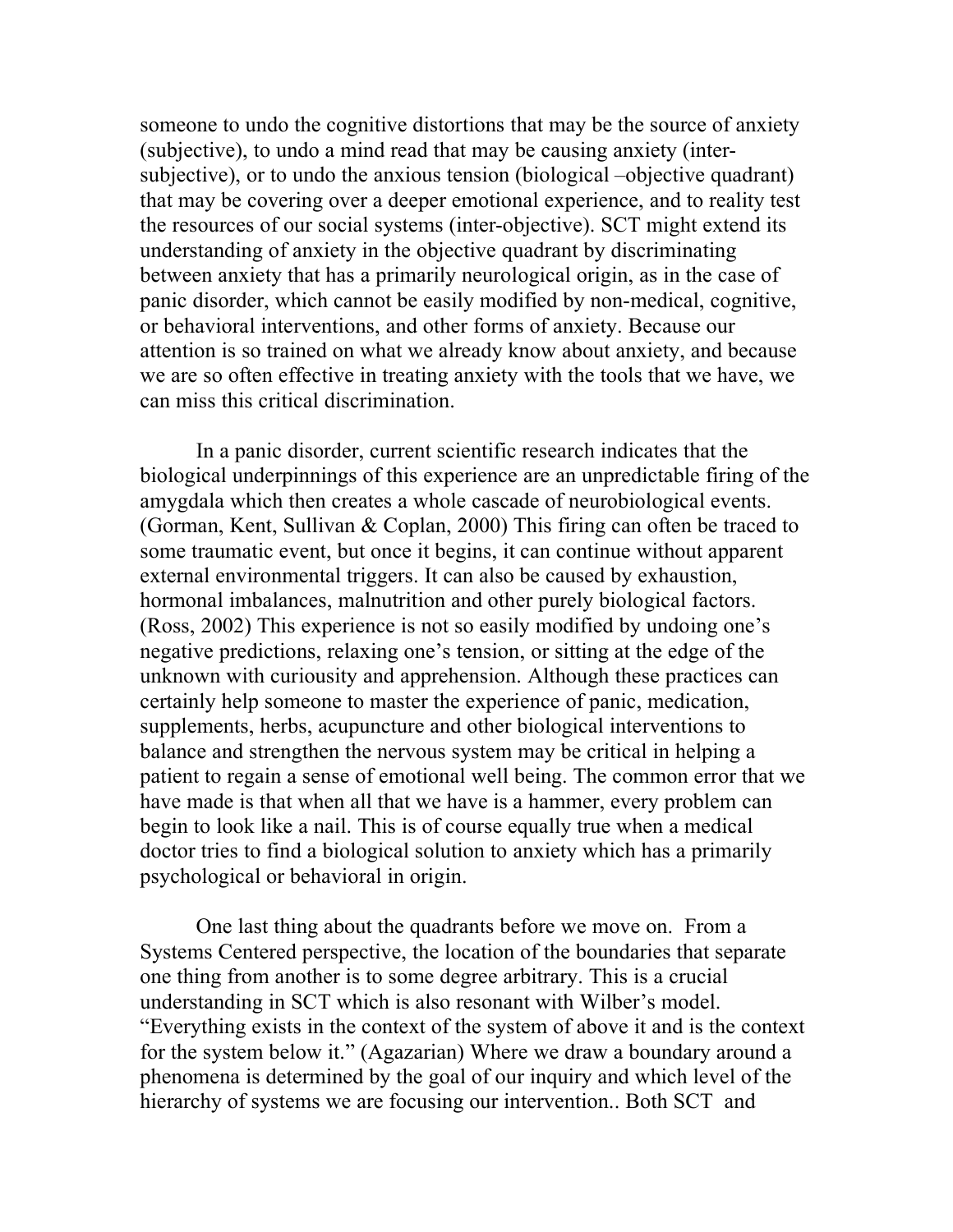Wilber call this the principle of hierarchy. Interestingly, Wilber's philosophy also subscribes to the General Systems Theory principal of isomorphy, which he calls the *holographic nature of reality*. (Wilber, 1996, 1982)

# *Lines of Development*

The next observation that Wilber made is that within each of these quadrants exist lines of development. Lines of development exist both for the quadrant-as-a-whole and for individual human beings as they show up inside the context of each quadrant. Lines of development for individuals' form that individuals' "psychograph" which can be tracked inside of the context of each of the quadrants. Some examples of lines of development in individuals are cognitive, social, emotional, biological and moral development. Lines of development for the quadrant-as-a-whole form the context inside of which each individual line develops.

Wilber has spent a great deal of time studying maps of the lines of development for each quadrant-as-a-whole. Because this study is quite complex, in this article I will only mark these maps in the broadest of brush strokes.

In the first quadrant of Consciousness and Self (the perspective of "I"), Wilber maps a line of development that moves from the archaic and instinctual level of consciousness through the transpersonal level. Wilber tracks seven levels or stages in this line of development that form the broad context for each individual's development. Wilber defines these levels of individual development, from simplest to most complex, as archaic/instinctual, egocentric/magical, conformist/mythic, rational/formal, pluralistic, integral and transpersonal. (Wilber, 2005) For example, an individual may be living at a rational level of development in terms of his or her consciousness as a whole and inside of that have different levels of development in the lines of moral, cognitive, athletic, creative or emotional development.

The second quadrant of Culture and Worldview (the perspective of "We") tracks the same stages of consciousness as they map onto the worldview of an entire culture. It is possible that an individual might have a higher or lower level of development then the dominant culture that he is living in. It is also possible that broad sections of a society may be living at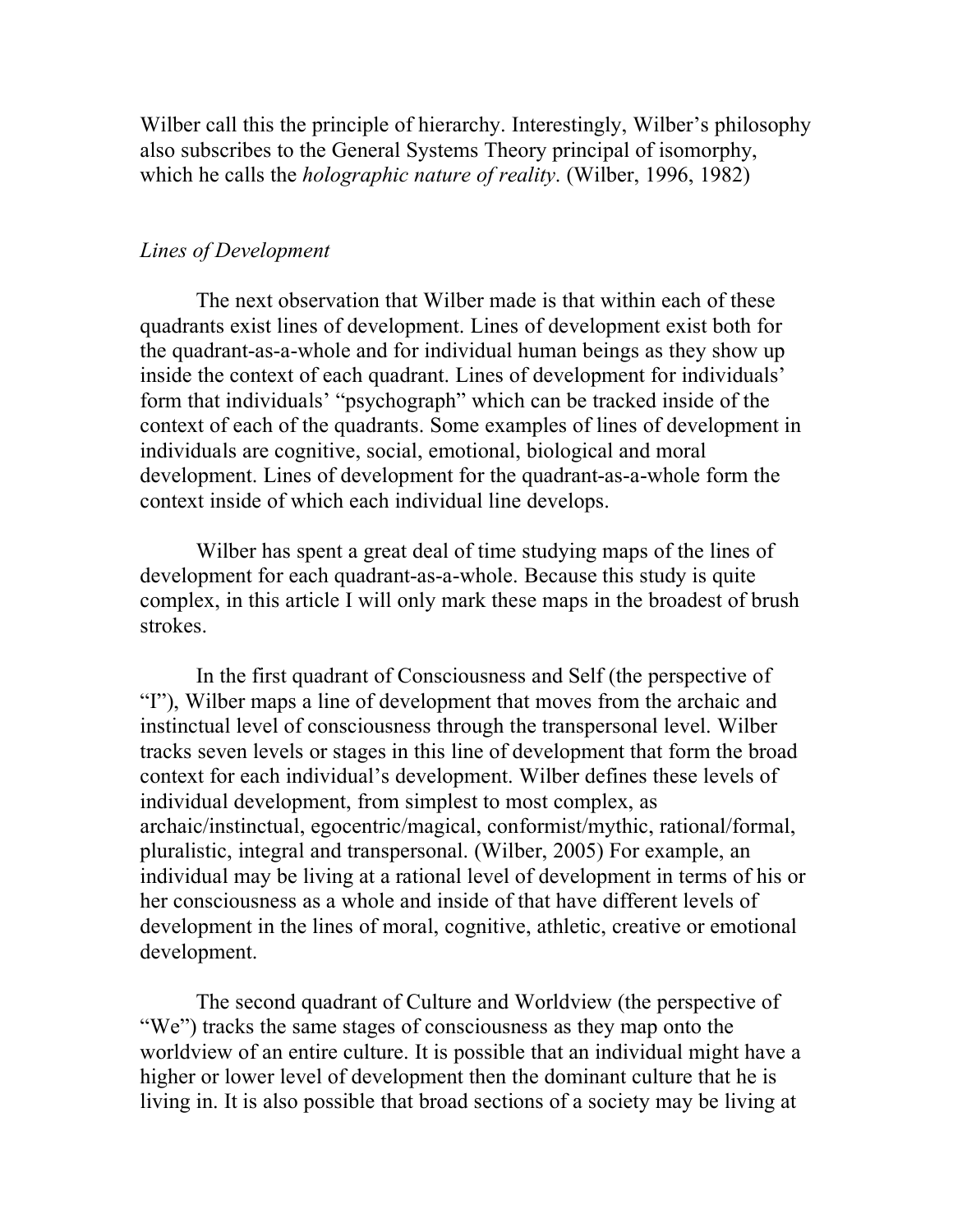different stages of cultural development. Wilber defines the stages of cultural development, from simplest to most complex, as archaic, mythic, rational/scientific, pluralistic, integral and transpersonal. (Wilber, 2005) For example, currently in our society, there is a "culture war" between people who hold a basically mythic worldview, which might be represented by religious fundamentalism, and those that hold a rational/ scientific worldview.

Cultures may also have different levels of development in different lines. For example a particular culture might emphasize musical development, another mathematical development, and another the line of athleticism. This forms the "psychograph" of the culture.

The third quadrant, Brain and Organism, maps the development of various organic states and the neurobiological structures that undergird human development in an objective, scientific way. Each particular line of development (cognitive, moral, creative etc.) has correlates within this quadrant. We are also learning how to track the stages of consciousness development from the archaic and instinctual to the transpersonal in this quadrant. Without the basic neurobiological development to support different lines of development, individual human beings and groups of human beings will face tremendous challenges. Solving human problems often entails a deep technical and medical understanding of the interrelationships between a challenge in a particular line of development as it appears in quadrant one or two and its correlates in quadrant three.

The fourth quadrant, the Social System and Environment, tracks the development of the various social systems as they develop through the stages of foraging, horticultural, agrarian, industrial, and informational societies. The development of each of these social systems form the larger support network for the lines of development in individuals and cultures.

Now let us look at the lines of development as they exist in individuals. Wilber calls the overall picture of a given individual's developmental lines, their individual "psychograph". An individual may be highly developed in certain lines and very undeveloped in others.

For the purposes of illustration, let us look at the line of moral development using Carol Gilligan's research into the development of our capacity to care. (Gilligan, 1982) Gilligan, noticed that our capacity to care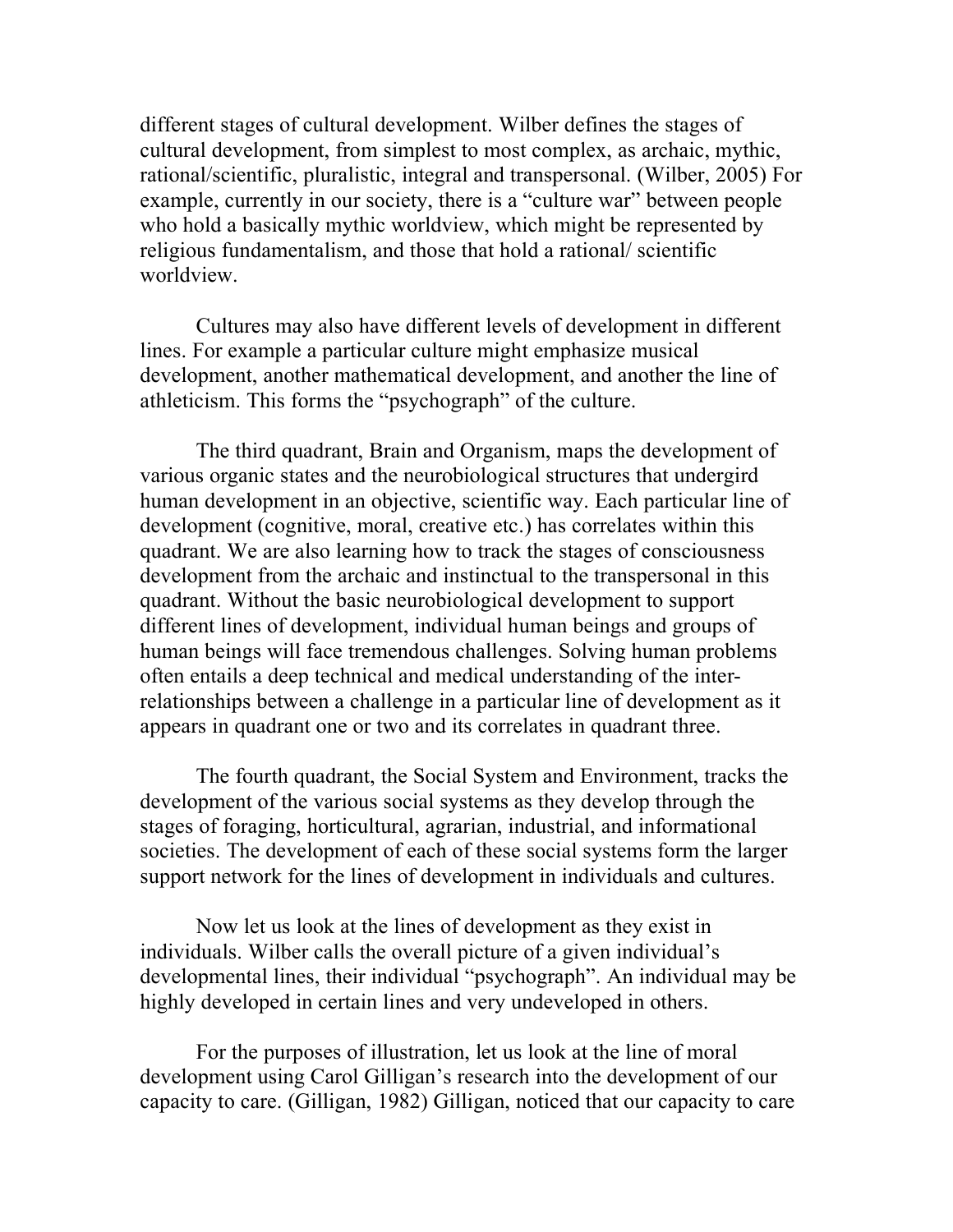develops in three distinct stages. The first is our capacity to care for our individual concerns and goals, the second is our capacity to care for our family, ethnic or cultural group, and the third is our capacity for universal care, i.e. to care for the highest good of all concerned. These three stages can also be tracked within each of the quadrants. For example, at present, Dan Siegel is studying the neurobiological dimensions of care and compassion. (Siegel, 2007).

It is interesting to notice that this progression in our capacity to care requires a certain level of cognitive development, as it is impossible to reach either the second or third level of care without being able to think symbolically. We can also notice that it takes a greater capacity for abstract thinking to reach the third stage then it does the second, as our care for our immediate group can be a rather visceral experience. However, it is fascinating to notice that the interdependence of these two lines does not extend in the other direction. In other words, a person can achieve a very high level of cognitive development and have a capacity for care that is deeply stuck in stage two, or possibly even in stage one. For example, a terrorist might have the cognitive capacity to create an atomic bomb! This observation clearly has tremendous ramifications for our current world conflicts.

The interdependence of some lines of development on each other and the relative autonomy of many others, can help us understand a great deal about human behavior. It is fairly commonplace to observe in others and in ourselves a high degree of development in one line and a low degree in another. A professional ice skater may be greatly challenged in her capacity to understand higher mathematics. A person with great emotional empathy may be under developed musically. A spiritual teacher may not know the first thing about changing the oil in her car.

To some degree, this unevenness in development is normal and may even stem from genetic and biological tendencies. However, if there is too great a discrepancy in development between lines, it may limit our potential in significant ways. Knowing which line is undeveloped in an individual, a group, or society can help one to intervene appropriately to release the innate exploratory drive in that particular direction.

A somewhat commonplace example of this is the highly competitive CEO who has tremendous leadership capacity but a poorly developed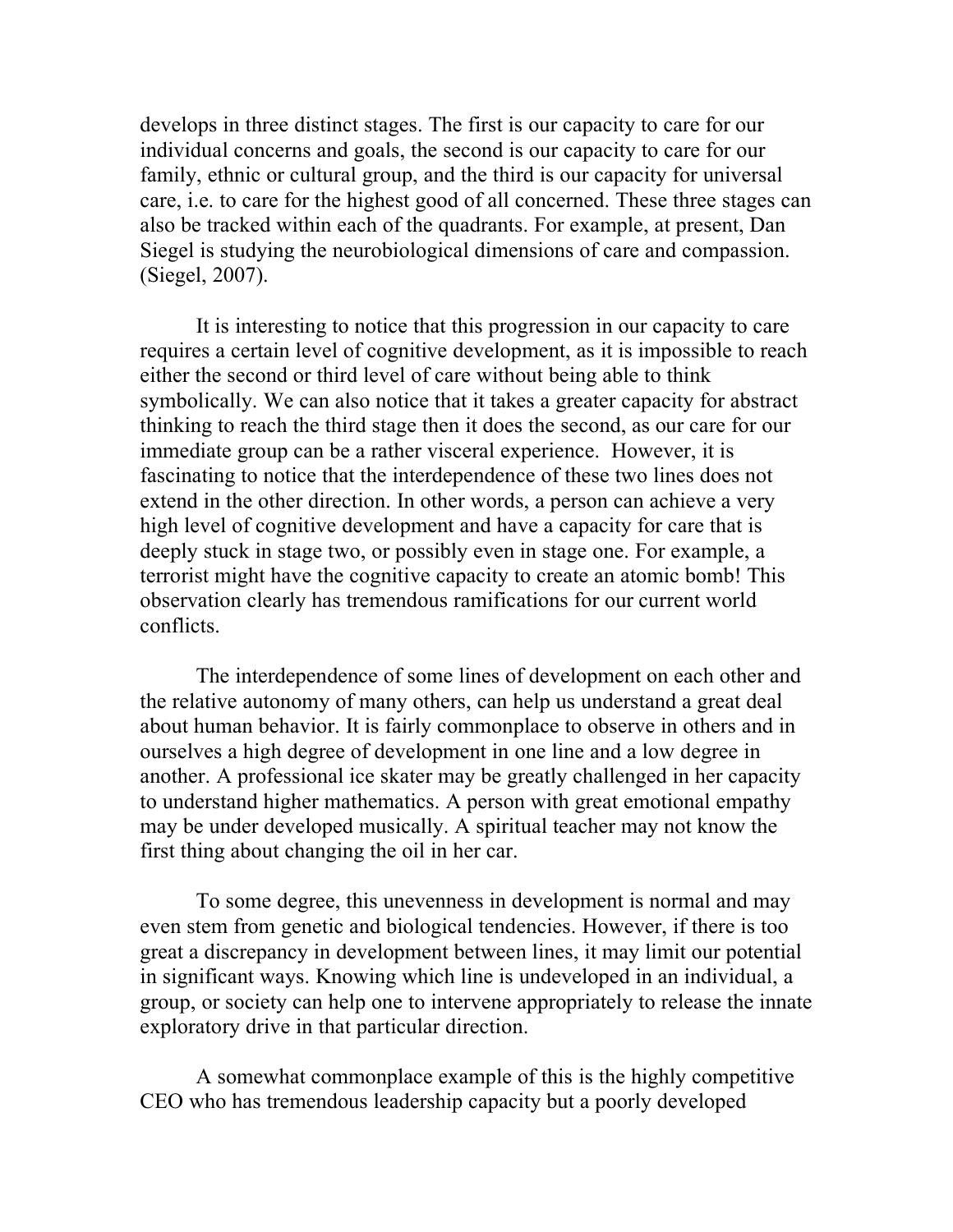capacity for empathy. Such a person might call upon a consultant to help him understand why morale in his company has fallen and what he can do to create a sense of trust and loyalty amongst his employees. This would involve helping him to develop his emotional intelligence to balance out his overly developed drive and ambition.

Placing a line of development inside each of the four quadrants deepens our understanding of the particular impasse that is being worked through and may yield insights about the particular intervention strategy that will be most effective. For example delayed development in someone's emotional intelligence may have a subjective, inter-subjective, objective or inter-objective cause, or major roots in only two quadrants and only minor roots in the other two. The question is always what is the most skillful intervention that will release the flow of energy and information so that the life force can move forward. In other words, what is the most direct path to the goal.

#### Stages

A further discrimination which Wilber makes in his discussion of lines of development are the stages of development that exist within each line. This concept has been implicit in our previous discussion. Wilber defines a stage as a developmental movement within a line that creates a permanent shift inside of that line. Each stage of development is absolutely dependant on the stage before it. We cannot skip stages. We may have glimpses of a higher stage then our own, but before we can stabilize ourselves at the new level, we must master the level before it.

A relatively clear illustration of this idea can be found in language development. Before we can form a word we have to master the capacity to speak the particular syllables that form the basic building blocks of the word. Before we can speak a sentence we must be able to speak the words that comprise the building blocks of the sentence. Before we can speak a paragraph we must be able to string together the sentences in a way that is coherent. This developmental process can never go in the opposite direction. Each stage is absolutely dependant on the stage that comes before it. SCT recognizes this phenomena in groups when it delineates the three phases of systems development. Phenomenologically, SCT has observed that the third stage of Love, Work and Play, will never preceed the first stage of the Authority Issue.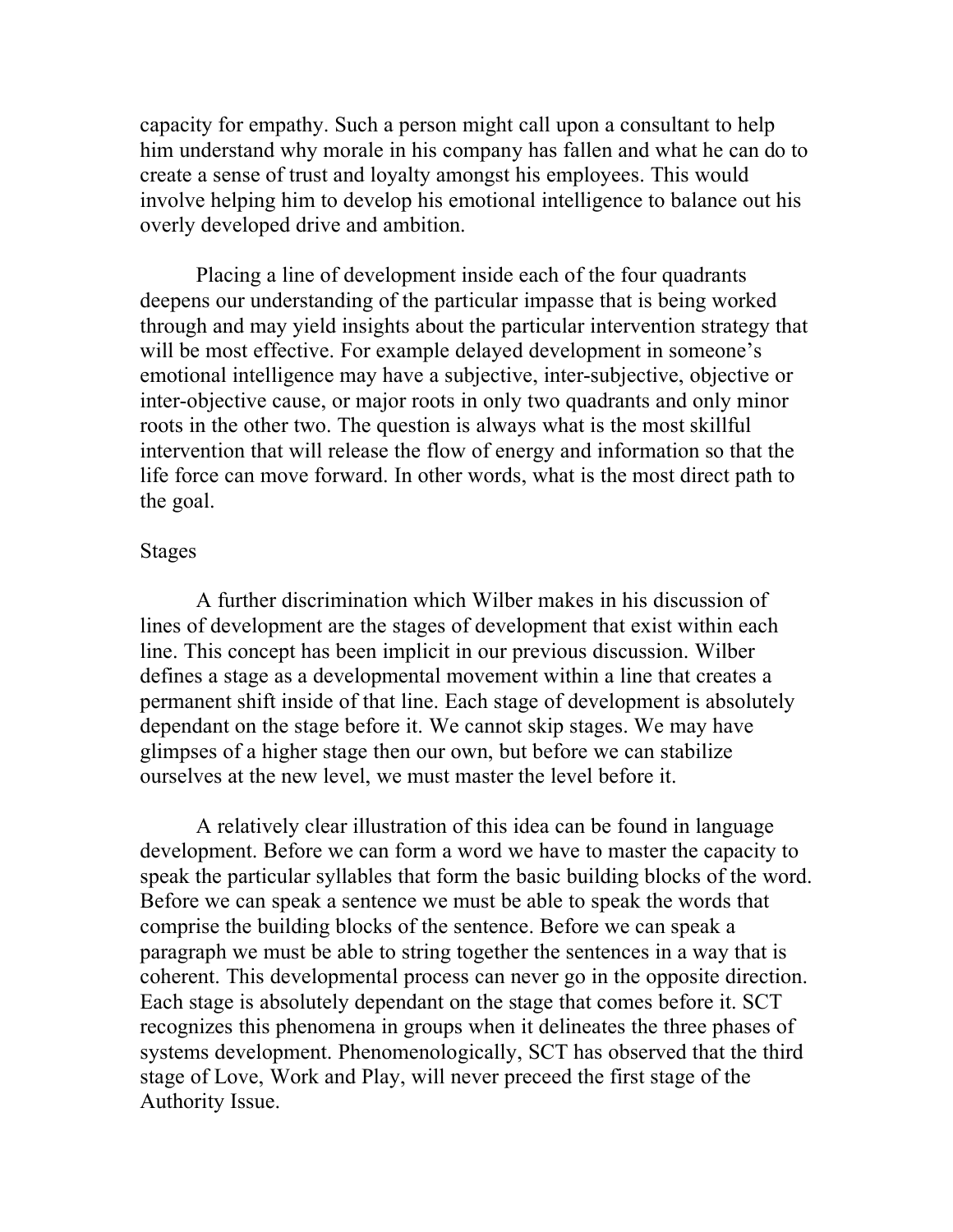### *Three States, Three "Bodies*"

Wilber distinguishes Stages of development from States of awareness. Wilber observes that all of the great mystical traditions divide human awareness into three great states. Many traditions subdivide these states, however for the purposes of simplicity, he has found it useful to stick to three.

The three states are waking, which correlates with our physical bodies, dreaming, which correlates with our subtle or energetic bodies, and deep dreamless sleep, which correlates with the experience of pure, contentless presence. All human experience occurs in one of these three great states. In many spiritual practices, these three states are literally seen as three separate bodies, each holding a different dimension of human awareness.

These three states are experienced all of the time regardless of how developed a human being is and at every stage of every line of development. However, the subjective interpretation of any one of these states is totally dependant on the particular level of a person's or a society's development in the quadrant of culture and world view. In other words our assumptions about the nature of reality create a radically different interpretation of our experiences in each of these states. Let us examine this idea a little more deeply.

Many sociologists and anthropologists have studied the development of culture and world view. Without going into the way that different theorists talk about the stages of cultural development in depth, let us focus on two particular stages that are relevant for our cultural development in modern times, and look at how a spiritual experience might be interpreted from each of these stages. The spiritual experience itself might originate in any of the three great states. The first world view, originating in a mythic understanding of reality, will interpret spiritual experiences in a literal way. The second world view originating in a rational-scientific world view, will interpret these same experiences metaphorically.

The scriptures of all of the world's major religions are a record of powerful spiritual experiences. For example, a mythic perspective on the book of Genesis would lead to an understanding that God literally created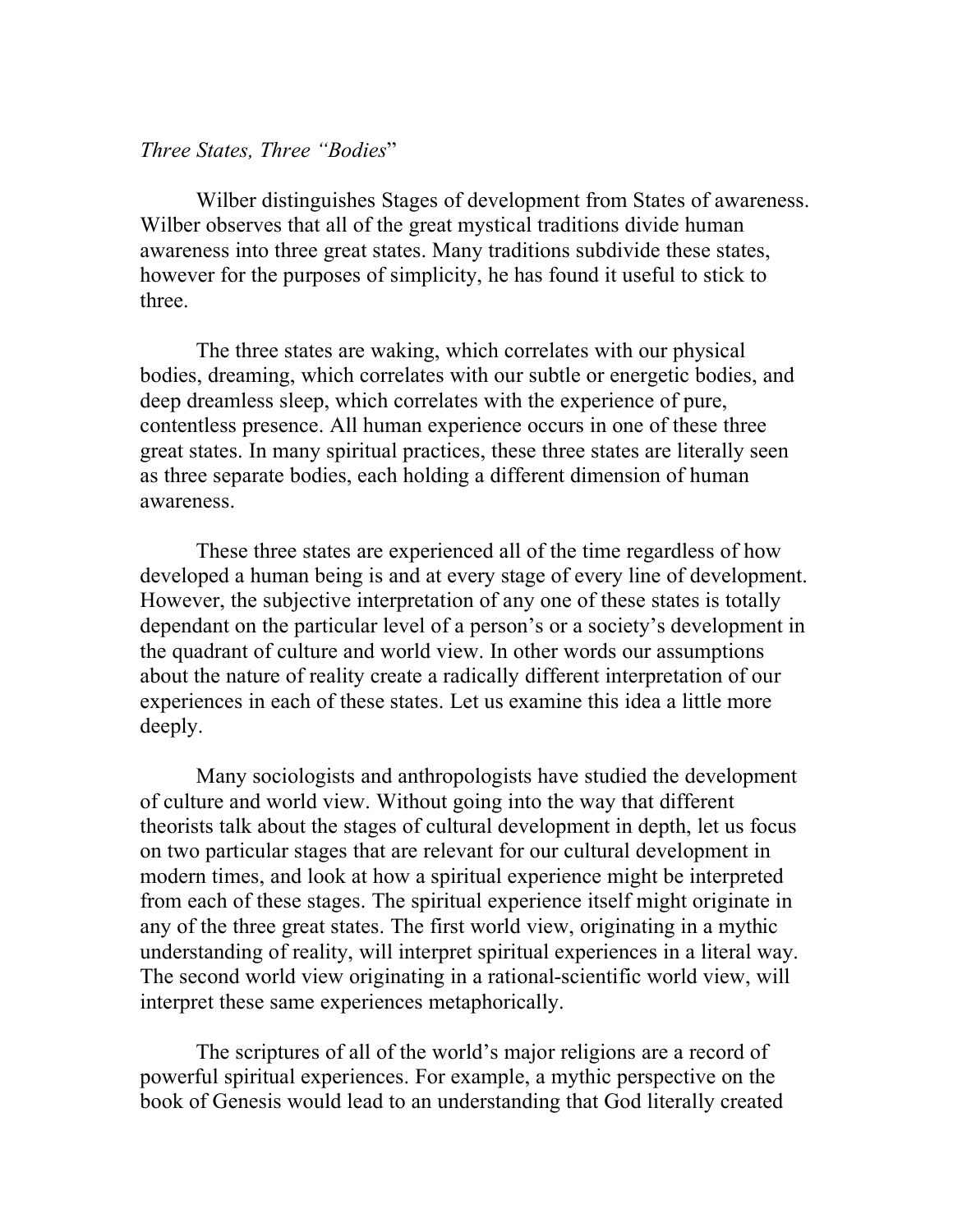the universe in six days. A rational scientific interpretation would lead to a metaphorical interpretation that each of these six days represents vast epochs of archeological time. The gulf between these two world views is immense and the ramifications of the culture war between them is huge.

# *Non-Dual Awareness*

There is also a fourth state that Wilber emphasizes, which is really a combination of the first three. This is the state of non-dual awareness.

Non-dual awareness (literally meaning not two) is the state in which we overcome the subject-object structure of consciousness altogether and experience life as a continuous stream of awareness that moves through all three states without any breaks. The progression towards this state is generally made by deeply cultivating the *inner witness*. As the inner witness unblends from all of the identifications and conditioning that has formed the roles and strategies that we have used to master our life experience, consciousness begins to stabilize in an individuated position of pure awareness or pure presence. This is essentially the same as the experience that we all have in deep dreamless sleep, with a crucial difference: we are not unconscious! Our bodies may be asleep, (or not) however, our consciousness is fully awake and present, with no content, no subject, and no object.

But this is not the end of the story. In the final phase, we return to everything that we normally experience in the subject/object world. The difference is that we are not attached to any of the roles or strategies that formerly have made up what we call our identity. All of these strategies and patterns are still available to us, however we use them only when they are adaptive to a particular situation and without any trace of compulsion, habit or attachment. In this state our exploratory drive is totally free from conditioning. We have radically overcome our self-centeredness and feel at one with the evolutionary movement of the life force as it is expressing itself in whatever context we find ourselves. In this state we work unselfishly to fulfill these evolutionary goals without blocks. The classic formula in Taoism to describe this development of consciousness is that we cultivate our physical vitality, sexual energy, or Jing, into Ch'i or the energy of relationship and exchange, which we then cultivate into spirit (Shen) the energy of pure presence, emptiness or the void, and then we shatter the void and return to the Tao (all that is). Other traditions have different ways of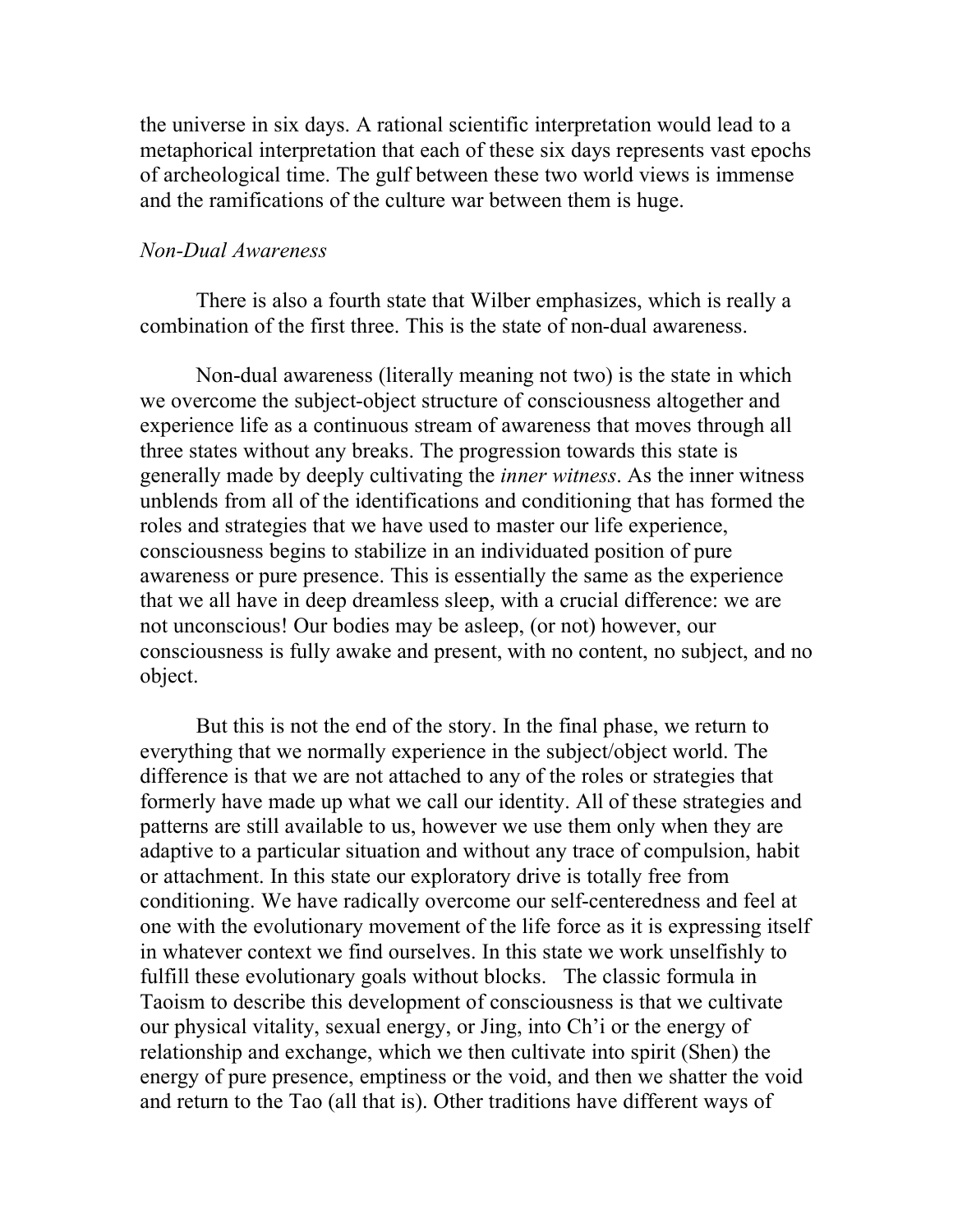describing this development of consciousness. In other words to truly live in a state of non-dual awareness we have to give up our attachment to everything, including the non-dual state itself!

The state of non-dual awareness is particularly relevant for SCT as it delineates, in different language, a developmental goal that is implicit in systems centered practice. This is a deep and radical transformation of the root of suffering, which in systems centered practice is self-centeredness. (Agazarian, 1997) As we overcome self-centeredness, we dis-identify from our maladaptive roles, and with freedom and great access to life force and creativity, take up adaptive roles in the service of the goals of the present context.

### *Types*

There is one final category in Wilber's Integral Model. This is the category of Types. All types originate in the movement of consciousness from pure undifferentiated life force, into some form of individuation. The first movement, is therefore the movement into the fundamental types of male and female. Without this fundamental polarity, there is no creation, no vital charge that perpetuates the human race. From these fundamental two types, or yin and yang, come all of the other types, strategies or roles that we have developed as human beings. In SCT, types are equivalent to the roles that emerge out of the undifferentiated life force as soon as we become a member of any context.

There are many "typing" systems that have contributed relevant information to our understanding of human identity. Some examples are the Enneagram, Meyers Briggs, Carl Jung's Archetypes and the DSM IV. Again, SCT would understand types as the various roles that emerge in response to the different contexts of our lives. Similar to SCT, Wilber is concerned that types are not acted out compulsively, unconsciously or maladaptively. SCT understands a maladaptive role as an imported strategy from the past that is a restraining force to the goals of the present context. One of the major goals of Wilber's model, as it applies to human beings, is to create a balanced and integral approach to liberation and the harmonious functioning of individuals, families, groups, organizations, and human society as a whole. This liberation necessarily involves transcending the limitations of acting out our 'types' unconsciously. Towards these goals, a deep and comprehensive understanding of the dynamics of types is an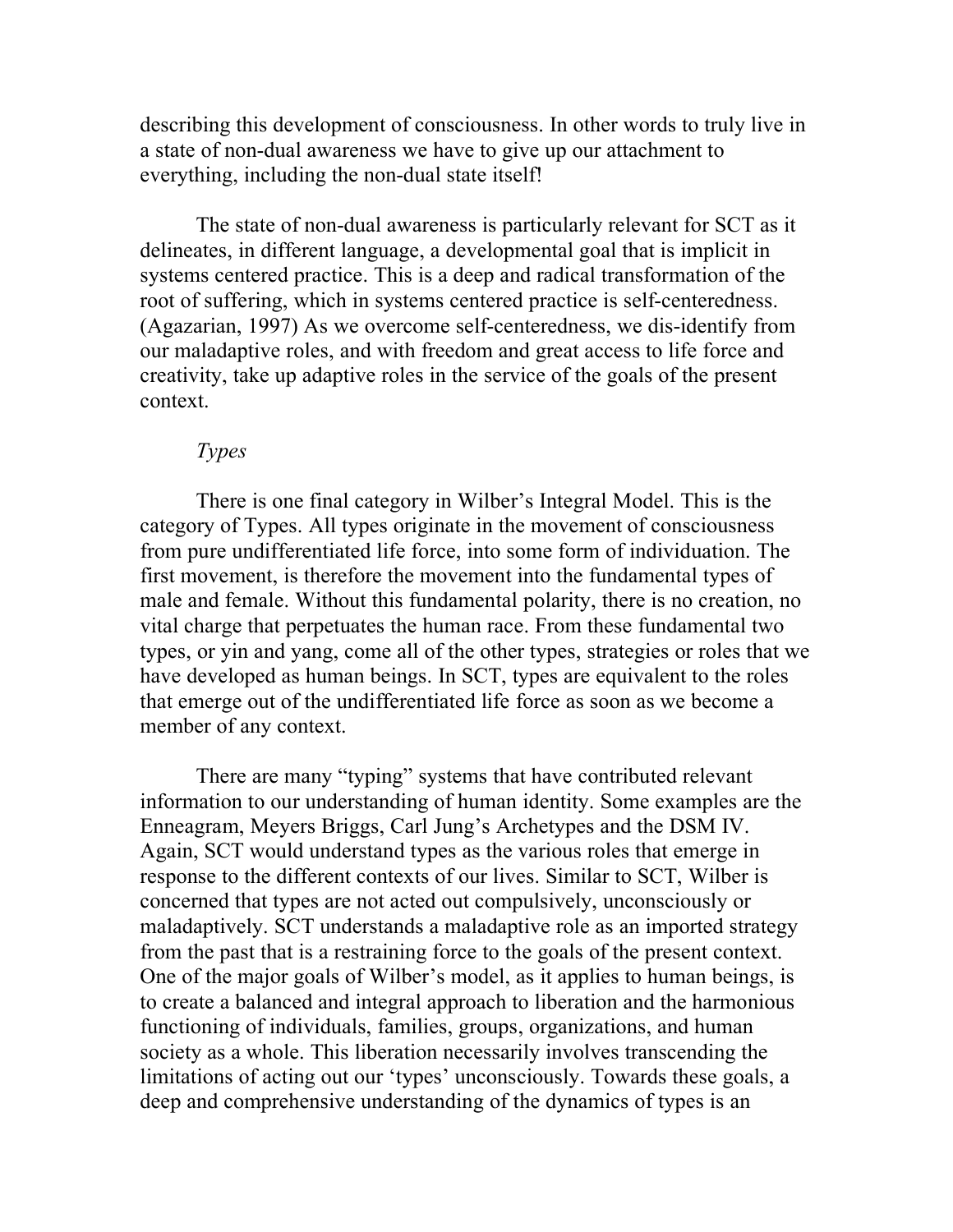essential tool in modifying the compulsive strategies that cause human beings to repeat patterns that lead to unnecessary suffering.

The examination of different typing systems is extremely relevant to SCT as we deepen our understanding of roles and widen our potential for modifying maladaptive, redundant roles.

# *An Invitation*

There is not space in this context to fully explore what a systemscentered, integrally informed, intervention strategy might look like. Suffice it to say, that one would want to look at any problem from the perspective of each of the Quadrants, the relevant Lines of development, the particular Stage of the relevant lines of development, examine how the Three States of awareness are interpreted, look at the capacity for Non-Dual awareness that exists in the system, and look at what Types are getting acted out unconsciously and maladaptively relative to the goals of the context. Interventions into each of these areas could be developed using systems centered theory and methods. In the next couple of weeks I would like to invite you to think of a professional problem using the Integral Model in combination with the Theory of Living Human Systems and see if it helps you to develop any surprising and useful intervention strategies or insights. If it does, or if it doesn't (!), I invite you to e-mail me so that we can all learn together about how to apply more and more complete streams of energy and information to the issues that our clients present and help hem to find the most effective path to their goals.

### *references*

Agazarian, Y.M. (1997), Systems centered therapy for groups, New York: The Guilford Press

Gilligan, C. (1982), In a different voice, Cambridge, Mass: Harvard University Press

Gorman, J.M., M.D., Kent, J.M., M.D., Sullivan, G.S., M.D., Coplan, J.D., M.D (2000). Neuro-anatomical hypothesis of panic disorder, Revised, American Journal of Psychiatry